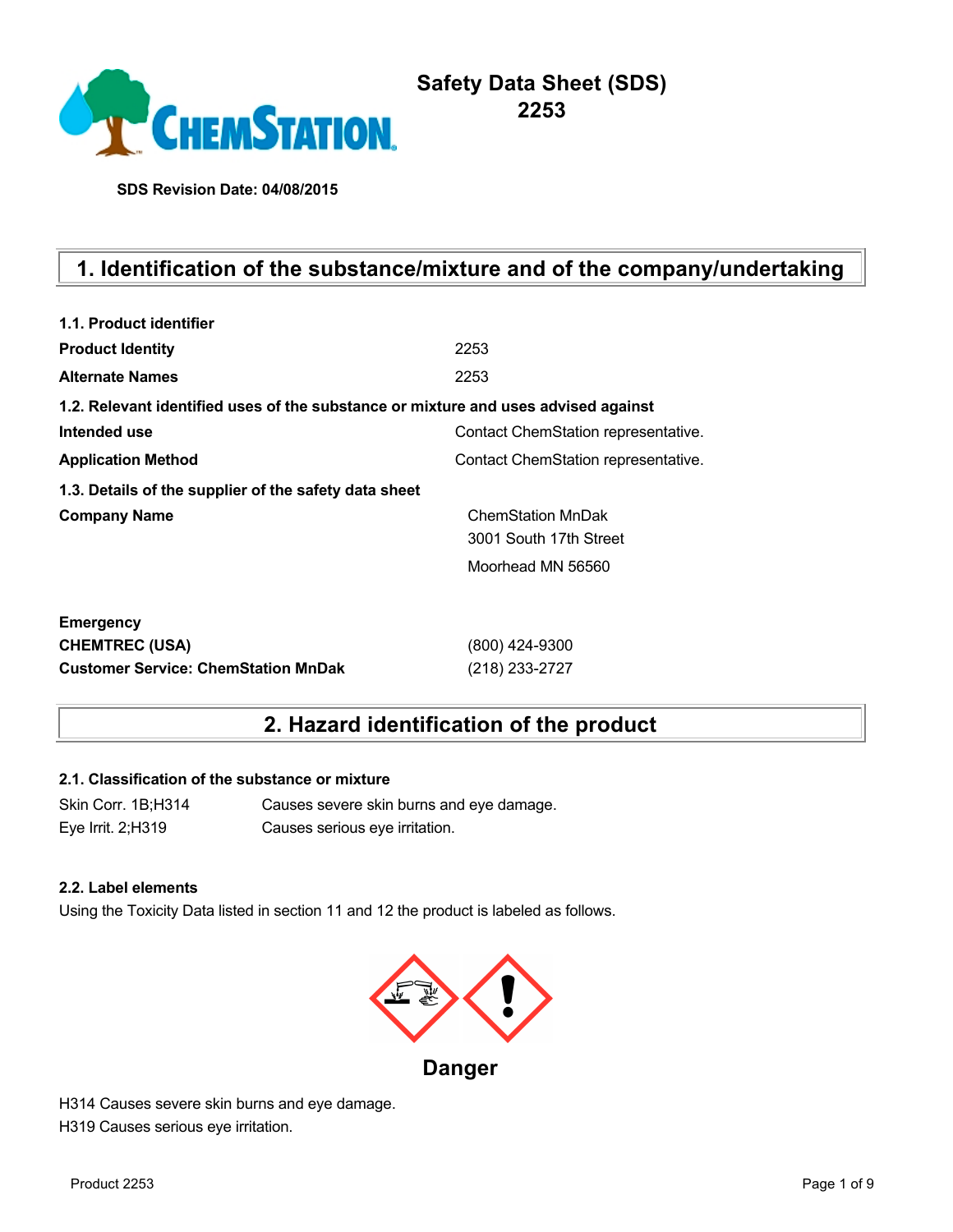### **[Prevention]:**

P260 Do not breathe mist / vapors / spray.

P264 Wash thoroughly after handling.

P280 Wear protective gloves / eye protection / face protection.

### **[Response]:**

P301+330+331 IF SWALLOWED: Rinse mouth. Do NOT induce vomiting.

P303+361+353 IF ON SKIN (or hair): Remove / Take off immediately all contaminated clothing. Rinse skin with water / shower.

P304+340 IF INHALED: Remove victim to fresh air and keep at rest in a position comfortable for breathing.

P305+351+338 IF IN EYES: Rinse continuously with water for several minutes. Remove contact lenses if present and easy to do - continue rinsing.

P310 Immediately call a POISON CENTER or doctor / physician.

P337+313 If eye irritation persists: Get medical advice / attention.

P363 Wash contaminated clothing before reuse.

### **[Storage]:**

P405 Store locked up.

#### **[Disposal]:**

P501 Dispose of contents / container in accordance with local / national regulations.

# **3. Composition/information on ingredients**

This product contains the following substances that present a hazard within the meaning of the relevant State and Federal Hazardous Substances regulations.

| <b>Ingredient/Chemical Designations</b>                      | Weight %   | <b>GHS Classification</b>                                                | <b>Notes</b>   |
|--------------------------------------------------------------|------------|--------------------------------------------------------------------------|----------------|
| Sodium hydroxide<br>CAS Number: 0001310-73-2                 | $1.0 - 10$ | Skin Corr. 1A;H314<br>Acute Tox. 4:H312                                  | $\vert$ [1][2] |
| Potassium hydroxide.<br>CAS Number: 0001310-58-3             | $1.0 - 10$ | Acute Tox. 4:H302<br>Skin Corr. 1A;H314                                  | $\vert$ [1][2] |
| <b>Sodium silicate</b><br><b>CAS Number:</b><br>0001344-09-8 | $1.0 - 10$ | Acute Tox. 4:H302<br><b>Skin Irrit. 2:H315</b><br><b>Eye Dam. 1:H318</b> | [[1]           |

[1] Substance classified with a health or environmental hazard.

[2] Substance with a workplace exposure limit.

[3] PBT-substance or vPvB-substance.

\*The full texts of the phrases are shown in Section 16.

# **4. First aid measures**

#### **4.1. Description of first aid measures**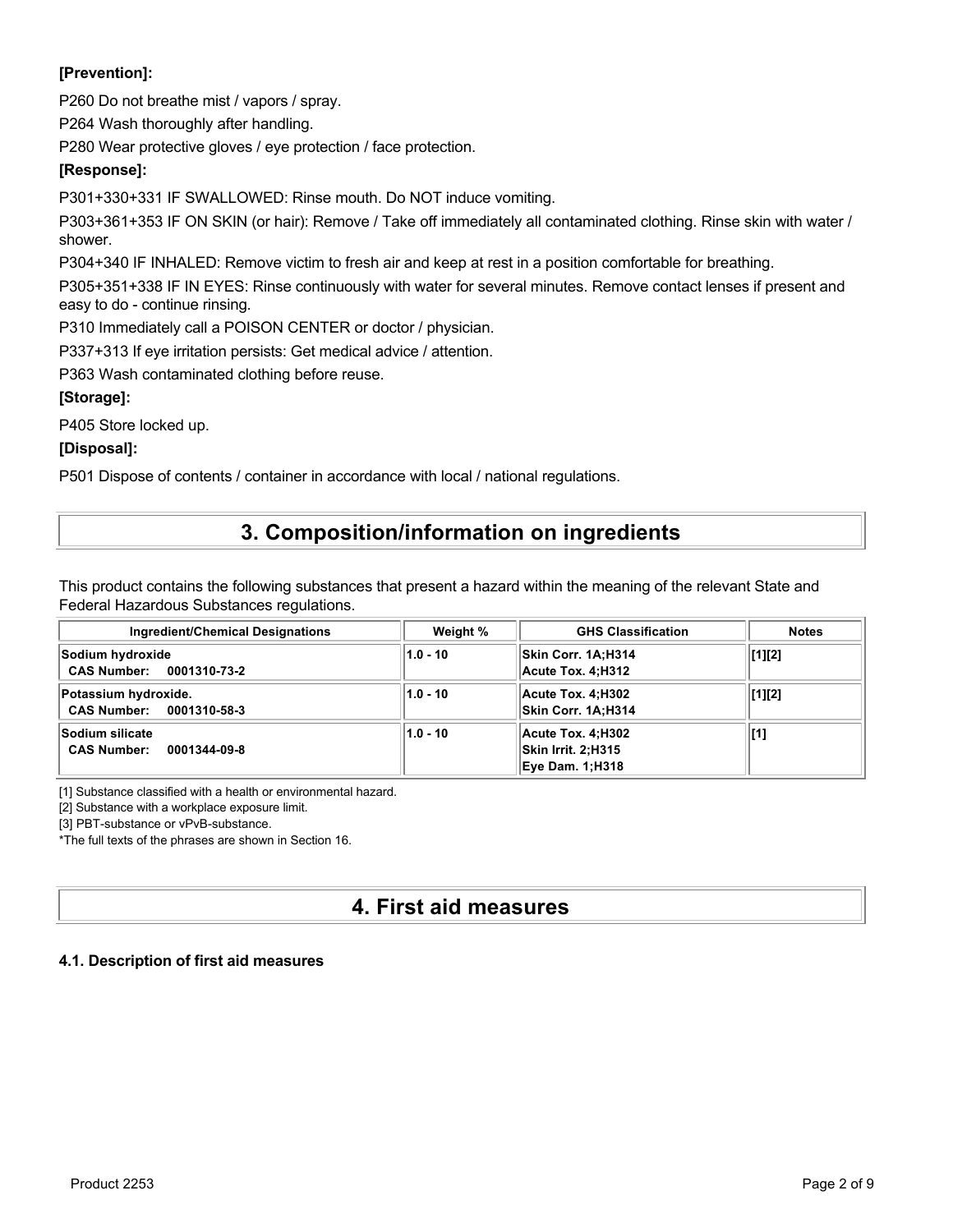| General           | Move victim to fresh air.<br>Call 911 or emergency medical service if deemed necessary.<br>Give artificial respiration if victim is not breathing.<br>Do not use mouth-to-mouth method if victim ingested or inhaled the substance; give artificial<br>respiration with the aid of a pocket mask equipped with a one-way valve or other proper<br>respiratory medical device.<br>Administer oxygen if breathing is difficult.<br>Remove and isolate contaminated clothing and shoes.<br>In case of contact with substance, immediately flush skin or eyes with running water for at<br>least 20 minutes.<br>For minor skin contact, avoid spreading material on unaffected skin.<br>Keep victim warm and quiet.<br>Effects of exposure (inhalation, ingestion or skin contact) to substance may be delayed.<br>Ensure that medical personnel are aware of the material(s) involved and take precautions to<br>protect themselves. |
|-------------------|-----------------------------------------------------------------------------------------------------------------------------------------------------------------------------------------------------------------------------------------------------------------------------------------------------------------------------------------------------------------------------------------------------------------------------------------------------------------------------------------------------------------------------------------------------------------------------------------------------------------------------------------------------------------------------------------------------------------------------------------------------------------------------------------------------------------------------------------------------------------------------------------------------------------------------------|
| <b>Inhalation</b> | Move victim to fresh air. Call emergency medical care. Apply artificial respiration if victim is<br>not breathing. Do not use mouth-to-mouth method if victim ingested or inhaled the<br>substance; induce artificial respiration with the aid of a pocket mask equipped with a one-way<br>valve or other proper respiratory medical device. Administer oxygen if breathing is difficult.                                                                                                                                                                                                                                                                                                                                                                                                                                                                                                                                         |
| <b>Eyes</b>       | Irrigate copiously with clean water for at least 15 minutes, holding the eyelids apart and seek<br>medical attention.                                                                                                                                                                                                                                                                                                                                                                                                                                                                                                                                                                                                                                                                                                                                                                                                             |
| <b>Skin</b>       | Remove contaminated clothing. Wash skin thoroughly with soap and water or use a<br>recognized skin cleanser.                                                                                                                                                                                                                                                                                                                                                                                                                                                                                                                                                                                                                                                                                                                                                                                                                      |
| Ingestion         | If swallowed obtain immediate medical attention. Keep at rest. Do NOT induce vomiting.                                                                                                                                                                                                                                                                                                                                                                                                                                                                                                                                                                                                                                                                                                                                                                                                                                            |
|                   | 4.2. Most important symptoms and effects, both acute and delayed                                                                                                                                                                                                                                                                                                                                                                                                                                                                                                                                                                                                                                                                                                                                                                                                                                                                  |
| <b>Overview</b>   | Effects of exposure (inhalation, ingestion or skin contact) to substance may be delayed. See<br>section 2 for further details.                                                                                                                                                                                                                                                                                                                                                                                                                                                                                                                                                                                                                                                                                                                                                                                                    |
| <b>Eyes</b>       | Causes serious eye irritation.                                                                                                                                                                                                                                                                                                                                                                                                                                                                                                                                                                                                                                                                                                                                                                                                                                                                                                    |
| <b>Skin</b>       | Causes severe skin burns and eye damage.                                                                                                                                                                                                                                                                                                                                                                                                                                                                                                                                                                                                                                                                                                                                                                                                                                                                                          |
|                   |                                                                                                                                                                                                                                                                                                                                                                                                                                                                                                                                                                                                                                                                                                                                                                                                                                                                                                                                   |

# **5. Fire-fighting measures**

### **5.1. Extinguishing media**

Recommended extinguishing media; alcohol resistant foam, CO<sub>2</sub>, powder, water spray. Do not use; water jet.

### **5.2. Special hazards arising from the substance or mixture**

Hazardous decomposition: Hydrogen chloride and chlorine. Chlorine gas rate of decomposition increases with the concentration with temperatures above 85 degrees F (30C).

Do not breathe mist / vapors / spray.

#### **5.3. Advice for fire-fighters**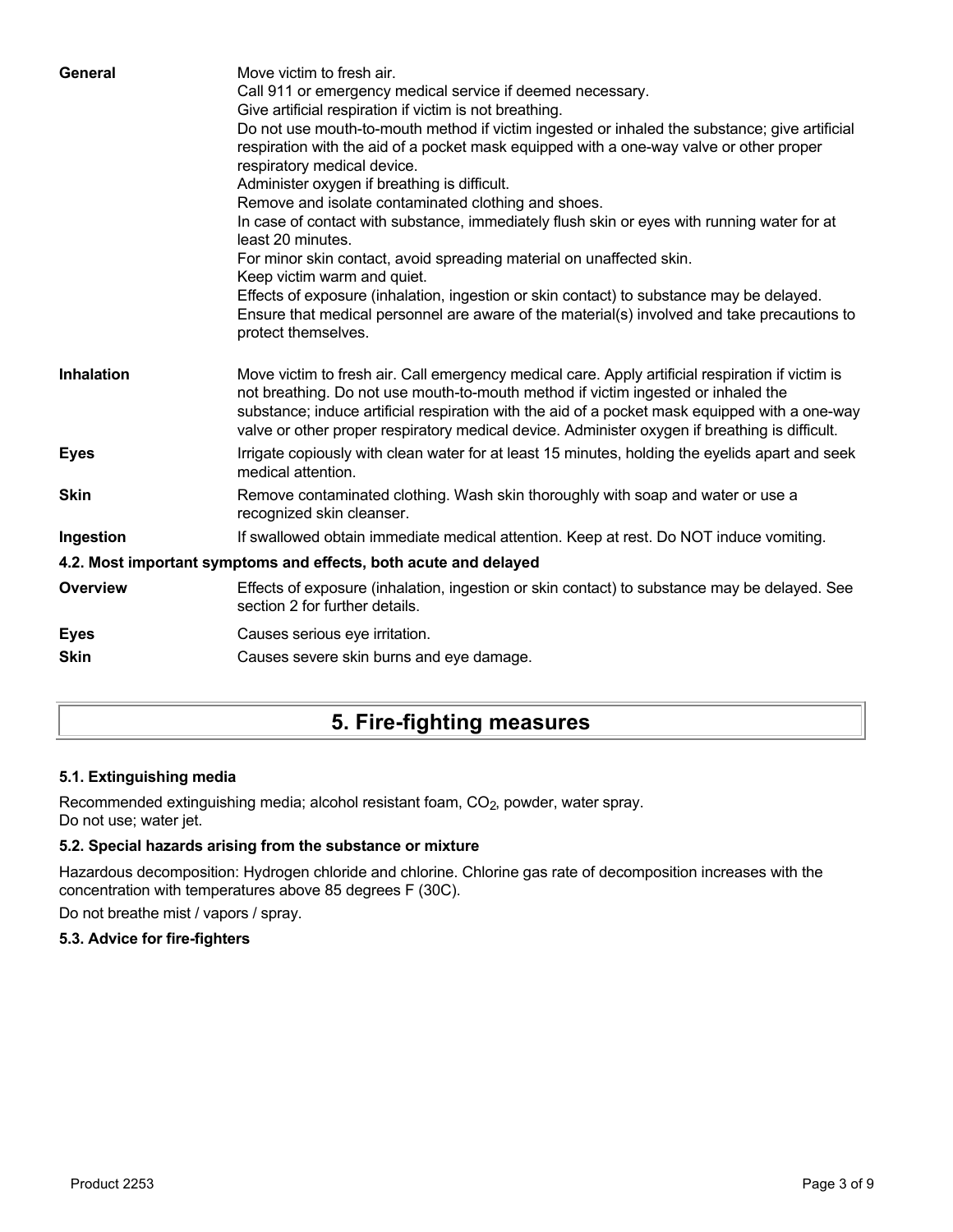Wear positive pressure self-contained breathing apparatus (SCBA).

Wear chemical protective clothing that is specifically recommended by the manufacturer. It may provide little or no thermal protection.

Non-combustible, substance itself does not burn but may decompose upon heating to produce corrosive and/or toxic fumes.

Some are oxidizers and may ignite combustibles (wood, paper, oil, clothing, etc.).

Contact with metals may evolve flammable hydrogen gas.

Containers may explode when heated.

**TOXIC**; inhalation, ingestion or skin contact with material may cause severe injury or death.

Contact with molten substance may cause severe burns to skin and eyes.

Avoid any skin contact.

Effects of contact or inhalation may be delayed.

Fire may produce irritating, corrosive and/or toxic gases.

Runoff from fire control or dilution water may be corrosive and/or toxic and cause pollution.

**ERG Guide No.** 154

### **6. Accidental release measures**

#### **6.1. Personal precautions, protective equipment and emergency procedures**

ELIMINATE all ignition sources (no smoking, flares, sparks or flames in immediate area).

Do not touch damaged containers or spilled material unless wearing appropriate protective clothing.

Stop leak if you can do it without risk.

Prevent entry into waterways, sewers, basements or confined areas.

Absorb or cover with dry earth, sand or other non-combustible material and transfer to containers.

DO NOT GET WATER INSIDE CONTAINERS.

#### **6.2. Environmental precautions**

Do not allow spills to enter drains or waterways.

Use good personal hygiene practices. Wash hands before eating, drinking, smoking or using toilet. Promptly remove soiled clothing and wash thoroughly before reuse.

#### **6.3. Methods and material for containment and cleaning up**

Keep unauthorized personnel away. Stay upwind. Keep out of low areas. Ventilate enclosed areas.

# **7. Handling and storage**

#### **7.1. Precautions for safe handling**

See section 2 for further details. - [Prevention]:

#### **7.2. Conditions for safe storage, including any incompatibilities**

Handle containers carefully to prevent damage and spillage.

Incompatible materials: Any acidic material, ammonia, urea, oxidizable materials and metals such as nickel, copper, tin, aluminum and iron.

See section 2 for further details. - [Storage]:

#### **7.3. Specific end use(s)**

#### No data available.

**8. Exposure controls and personal protection**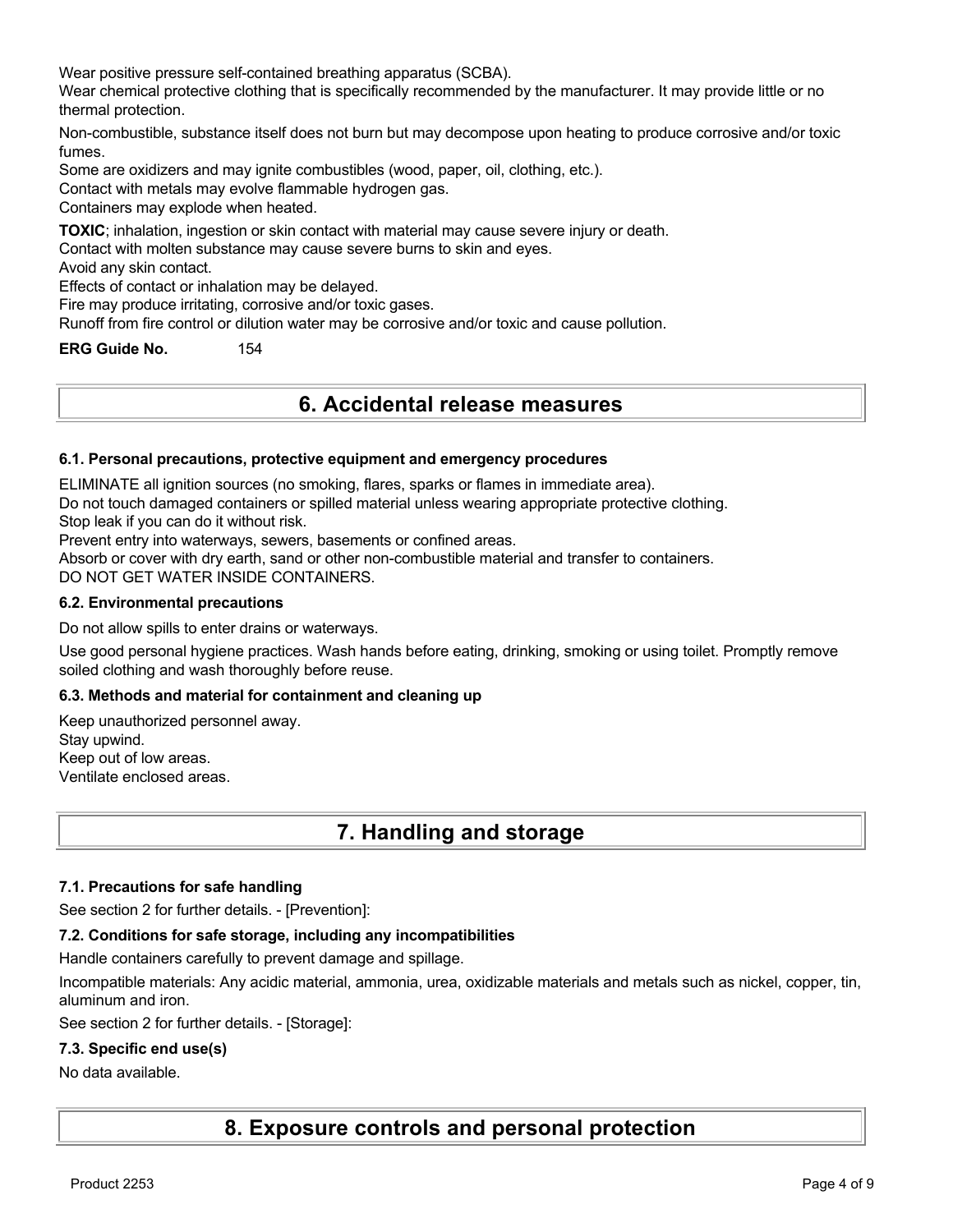### **8.1. Control parameters**

| CAS No.      | Ingredient           | <b>Source</b>    | Value                |
|--------------|----------------------|------------------|----------------------|
| 0001310-58-3 | Potassium hydroxide. | <b>OSHA</b>      | No Established Limit |
|              |                      | ACGIH            | Ceiling: 2 mg/m3     |
|              |                      | <b>NIOSH</b>     | $C2$ mg/m3           |
|              |                      | Supplier         | No Established Limit |
| 0001310-73-2 | Sodium hydroxide     | <b>OSHA</b>      | TWA 2 mg/m3          |
|              | <b>ACGIH</b>         | Ceiling: 2 mg/m3 |                      |
|              |                      | <b>NIOSH</b>     | $C2$ mg/m3           |
|              |                      | Supplier         | No Established Limit |
| 0001344-09-8 | Sodium silicate      | <b>OSHA</b>      | No Established Limit |
|              |                      | ACGIH            | No Established Limit |
|              |                      | <b>NIOSH</b>     | No Established Limit |
|              |                      | Supplier         | No Established Limit |

**Exposure**

### **Carcinogen Data**

| CAS No.      | Ingredient           | ∣Source∣    | Value                                                              |
|--------------|----------------------|-------------|--------------------------------------------------------------------|
| 0001310-58-3 | Potassium hydroxide. | <b>OSHA</b> | Select Carcinogen: No                                              |
|              |                      | <b>NTP</b>  | Known: No: Suspected: No                                           |
|              |                      | <b>IARC</b> | Group 1: No: Group 2a: No: Group 2b: No: Group 3: No: Group 4: No: |
| 0001310-73-2 | Sodium hydroxide     | <b>OSHA</b> | Select Carcinogen: No                                              |
|              |                      | <b>NTP</b>  | Known: No: Suspected: No                                           |
|              |                      | <b>IARC</b> | Group 1: No: Group 2a: No: Group 2b: No: Group 3: No: Group 4: No: |
| 0001344-09-8 | Sodium silicate      | OSHA        | Select Carcinogen: No                                              |
|              |                      | <b>NTP</b>  | Known: No: Suspected: No                                           |
|              |                      | <b>IARC</b> | Group 1: No: Group 2a: No: Group 2b: No: Group 3: No: Group 4: No: |

### **8.2. Exposure controls**

| <b>Respiratory</b>          | Use NIOSH/MSHA approved respirator, following manufacturer's recommendations when<br>concentrations exceed permissible exposure limits.                                                                                                                                                                                                |
|-----------------------------|----------------------------------------------------------------------------------------------------------------------------------------------------------------------------------------------------------------------------------------------------------------------------------------------------------------------------------------|
| <b>Eyes</b>                 | Wear safety glasses with side shields to protect the eyes. An eye wash station is suggested<br>as a good workplace practice.                                                                                                                                                                                                           |
| <b>Skin</b>                 | Chemical resistant clothing such as coveralls/apron boots should be worn. Chemical<br><b>Impervious Gloves</b>                                                                                                                                                                                                                         |
| <b>Engineering Controls</b> | Provide adequate ventilation. Where reasonably practicable this should be achieved by the<br>use of local exhaust ventilation and good general extraction. If these are not sufficient to<br>maintain concentrations of particulates and any vapor below occupational exposure limits<br>suitable respiratory protection must be worn. |
| <b>Other Work Practices</b> | Use good personal hygiene practices. Wash hands before eating, drinking, smoking or using<br>toilet. Promptly remove soiled clothing and wash thoroughly before reuse.                                                                                                                                                                 |

See section 2 for further details. - [Prevention]:

# **9. Physical and chemical properties**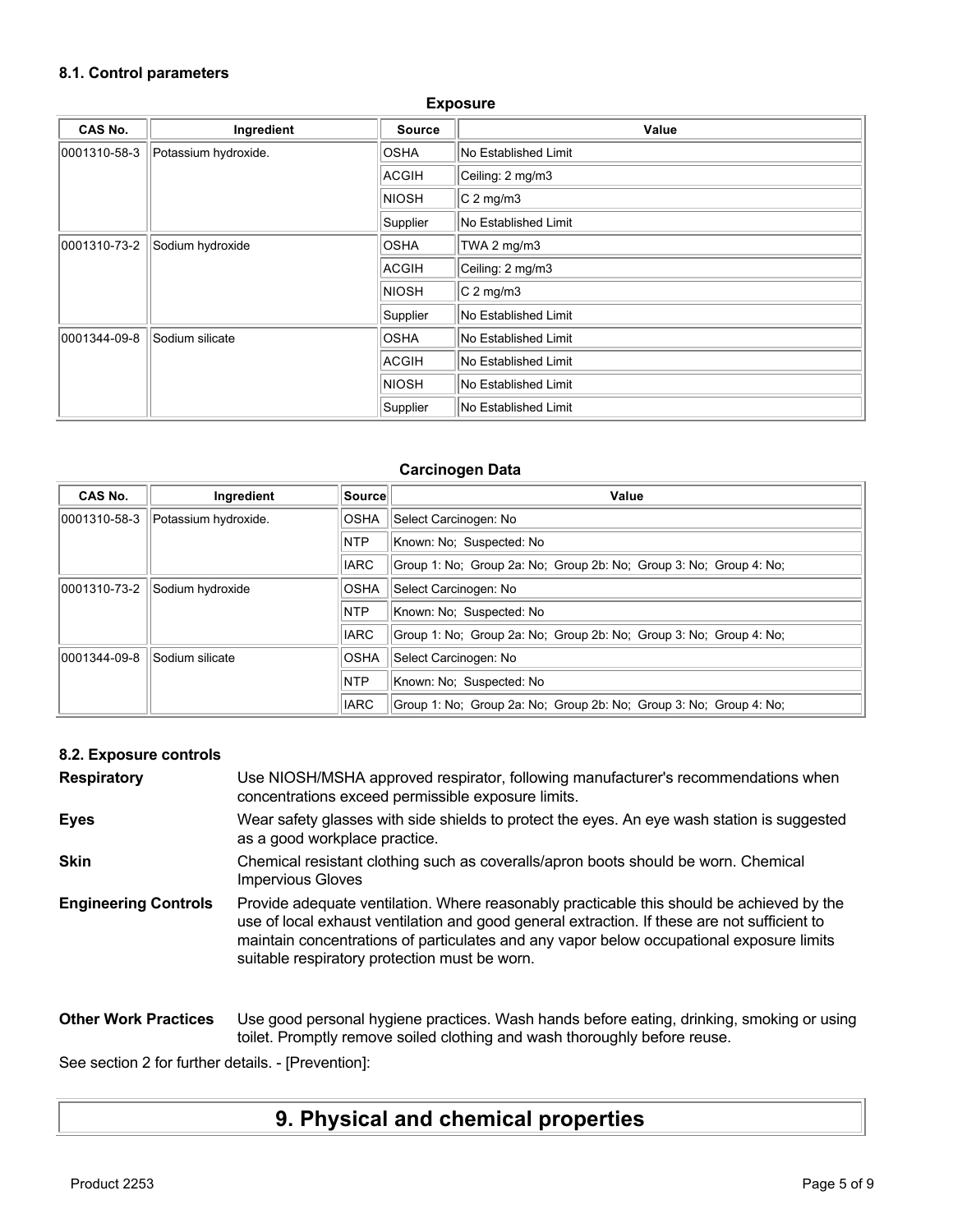| Appearance                                               | Dark Amber Thin Liquid                     |
|----------------------------------------------------------|--------------------------------------------|
| Odor                                                     | Mild                                       |
| <b>Odor threshold</b>                                    | Not Measured                               |
| рH                                                       | $12.7 - 14.0$                              |
| Melting point / freezing point                           | Not Measured                               |
| Initial boiling point and boiling range                  | $>212$ deg F                               |
| <b>Flash Point</b>                                       | >200 degrees F PMCC (non-flammable)        |
| Evaporation rate (Ether = 1)                             | 0.33                                       |
| <b>Flammability (solid, gas)</b>                         | Not Applicable                             |
| Upper/lower flammability or explosive<br>limits          | Lower Explosive Limit: Not Measured        |
|                                                          | <b>Upper Explosive Limit: Not Measured</b> |
| Vapor pressure (Pa)                                      | Not Determined                             |
|                                                          |                                            |
| <b>Vapor Density</b>                                     | Not Determined                             |
| <b>Specific Gravity</b>                                  | $1.041 - 1.063$                            |
| <b>Solubility in Water</b>                               | Not Measured                               |
| Partition coefficient n-octanol/water (Log<br>Kow)       | Not Measured                               |
| <b>Auto-ignition temperature</b>                         | Not Measured                               |
| <b>Decomposition temperature</b>                         | Not Measured                               |
| <b>Viscosity (cSt)</b>                                   | Not Measured                               |
| <b>Foaming</b>                                           | Moderate                                   |
| 9.2. Other information<br>No other relevant information. |                                            |

# **10. Stability and reactivity**

#### **10.1. Reactivity**

Hazardous Polymerization will not occur.

#### **10.2. Chemical stability**

Stable under normal circumstances.

#### **10.3. Possibility of hazardous reactions**

No data available.

#### **10.4. Conditions to avoid**

No data available.

#### **10.5. Incompatible materials**

Any acidic material, ammonia, urea, oxidizable materials and metals such as nickel, copper, tin, aluminum and iron.

#### **10.6. Hazardous decomposition products**

Hydrogen chloride and chlorine. Chlorine gas rate of decomposition increases with the concentration with temperatures above 85 degrees F (30C).

# **11. Toxicological information**

#### **Acute toxicity**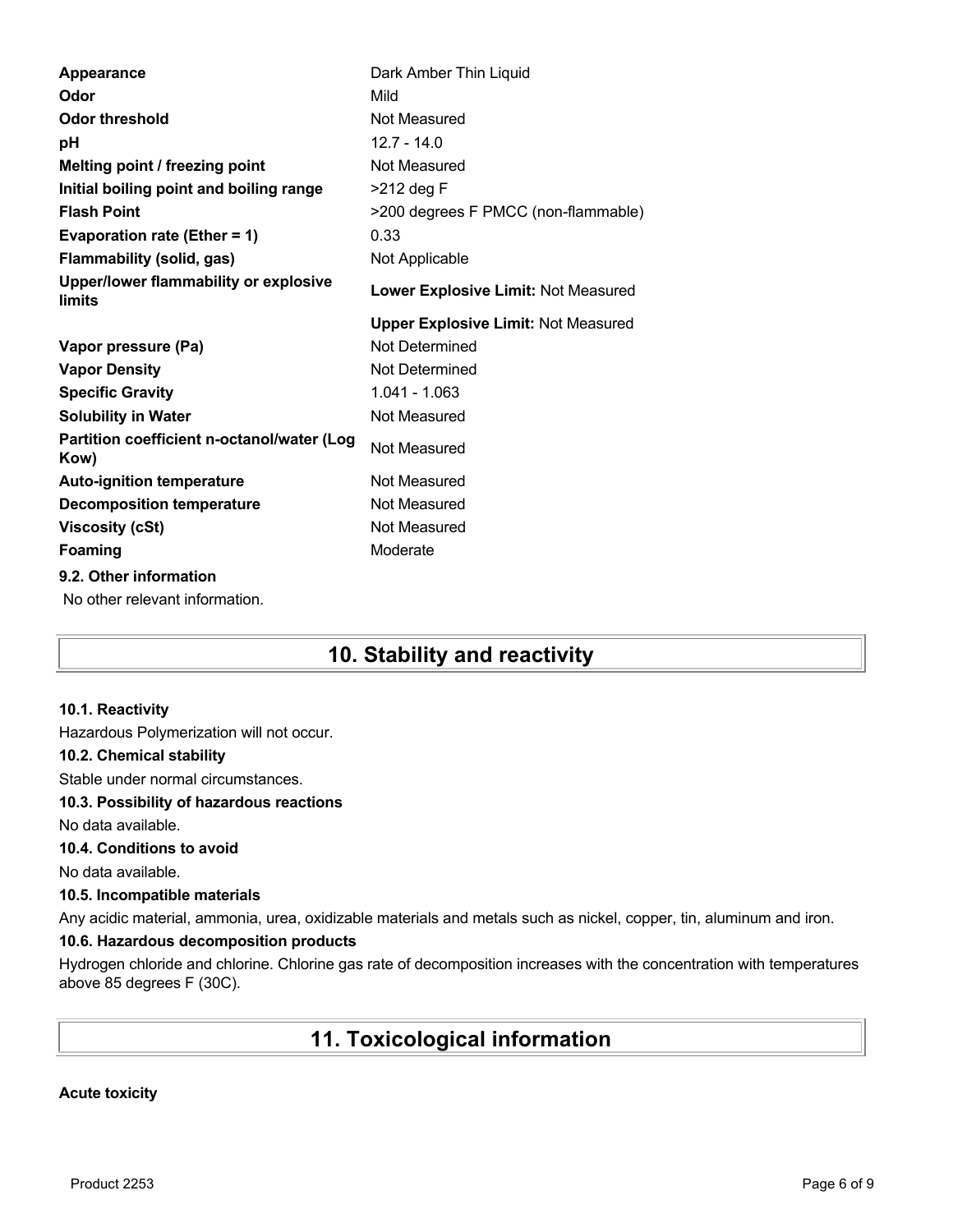| Ingredient                         | Oral LD50,<br>mg/kg                  | Skin LD50.<br>mg/kg                  | <b>Inhalation</b><br>Vapor LD50,<br>mg/L/4hr | <b>Inhalation</b><br>∣Dust/Mist LD50.∣<br>mg/L/4hr | <b>Inhalation</b><br>Gas LD50,<br>ppm |
|------------------------------------|--------------------------------------|--------------------------------------|----------------------------------------------|----------------------------------------------------|---------------------------------------|
| Sodium hydroxide - (1310-73-2)     | 6,600.00,<br>Mouse -<br>Category: NA | 1,350.00,<br>Rabbit -<br>Category: 4 | 600.00, Mouse<br>- Category: NA              | No data availablel                                 | No data<br>available                  |
| Potassium hydroxide. - (1310-58-3) | 365.00, Rat -<br>Category: 4         | No data<br>available                 | No data<br>available                         | No data available                                  | No data<br>available                  |
| Sodium silicate - (1344-09-8)      | >2,000.00, Rat -<br>Category: 5      | No data<br>available                 | No data<br>available                         | No data available                                  | No data<br>available                  |

Note: When no route specific LD50 data is available for an acute toxin, the converted acute toxicity point estimate was used in the calculation of the product's ATE (Acute Toxicity Estimate).

| <b>Classification</b>         | Category | <b>Hazard Description</b>                |
|-------------------------------|----------|------------------------------------------|
| Acute toxicity (oral)         |          | Not Applicable                           |
| Acute toxicity (dermal)       |          | Not Applicable                           |
| Acute toxicity (inhalation)   |          | Not Applicable                           |
| Skin corrosion/irritation     | 1B       | Causes severe skin burns and eye damage. |
| Serious eye damage/irritation | 2        | Causes serious eye irritation.           |
| Respiratory sensitization     |          | Not Applicable                           |
| Skin sensitization            |          | Not Applicable                           |
| Germ cell mutagenicity        |          | Not Applicable                           |
| Carcinogenicity               |          | Not Applicable                           |
| Reproductive toxicity         |          | Not Applicable                           |
| STOT-single exposure          |          | Not Applicable                           |
| STOT-repeated exposure        |          | Not Applicable                           |
| Aspiration hazard             |          | Not Applicable                           |

# **12. Ecological information**

### **12.1. Toxicity**

No additional information provided for this product. See Section 3 for chemical specific data.

### **Aquatic Ecotoxicity**

| Ingredient                         | 96 hr LC50 fish,<br>mq/l       | 48 hr EC50 crustacea,<br>mq/l | ErC50 algae,<br>mq/l |
|------------------------------------|--------------------------------|-------------------------------|----------------------|
| Sodium hydroxide - (1310-73-2)     | 196.00, Poecilia reticulata    | 40.38, Ceriodaphnia dubia     | Not Available        |
| Potassium hydroxide. - (1310-58-3) | Not Available                  | Not Available                 | Not Available        |
| Sodium silicate - (1344-09-8)      | 301.00, Lepomis<br>macrochirus | 216.00, Daphnia magna         | Not Available        |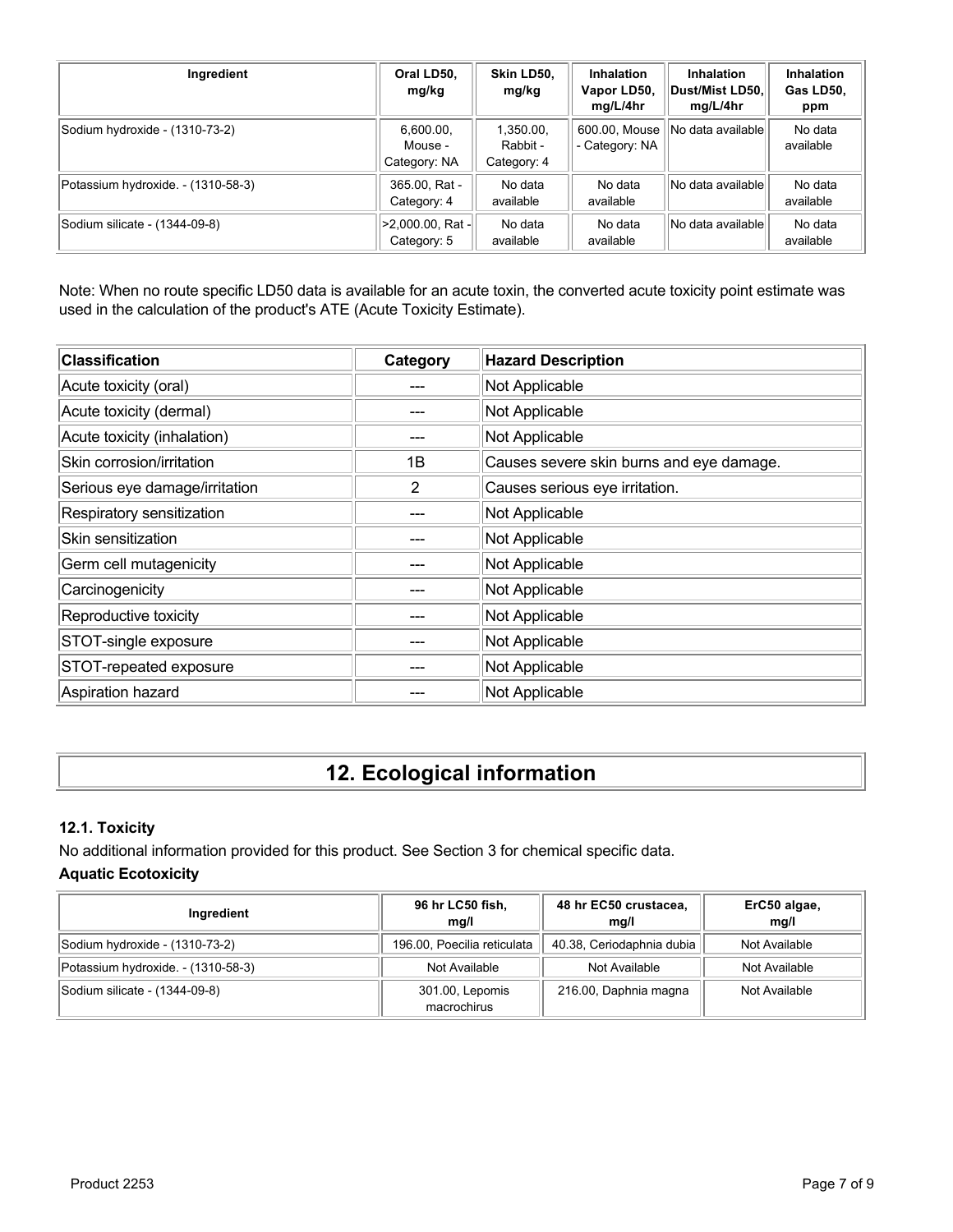#### **12.2. Persistence and degradability**

There is no data available on the preparation itself.

#### **12.3. Bioaccumulative potential**

Not Measured

**12.4. Mobility in soil**

No data available.

#### **12.5. Results of PBT and vPvB assessment**

This product contains no PBT/vPvB chemicals.

### **12.6. Other adverse effects**

No data available.

# **13. Disposal considerations**

#### **13.1. Waste treatment methods**

Observe all federal, state and local regulations when disposing of this substance.

### **14. Transport information**

| NA1760                                         |
|------------------------------------------------|
| Compound, Cleaning, Liquid, (Sodium Hydroxide) |
| 8                                              |
| Ш                                              |
|                                                |

# **15. Regulatory information**

| <b>Regulatory Overview</b>                          | The regulatory data in Section 15 is not intended to be all-inclusive, only selected regulations<br>are represented. |
|-----------------------------------------------------|----------------------------------------------------------------------------------------------------------------------|
| <b>Toxic Substance</b><br><b>Control Act (TSCA)</b> | All components of this material are either listed or exempt from listing on the TSCA Inventory.                      |
| <b>WHMIS Classification</b>                         | $D2B$ F                                                                                                              |
| <b>US EPA Tier II Hazards</b>                       | Fire: No                                                                                                             |

**Sudden Release of Pressure:** No **Reactive:** No **Immediate (Acute):** Yes **Delayed (Chronic):** No

#### **EPCRA 311/312 Chemicals and RQs (lbs):**

Potassium hydroxide. ( 1,000.00)

Sodium hydroxide ( 1,000.00)

**EPCRA 302 Extremely Hazardous :** (No Product Ingredients Listed)

### **EPCRA 313 Toxic Chemicals:**

(No Product Ingredients Listed)

**Proposition 65 - Carcinogens (>0.0%):** (No Product Ingredients Listed)

#### **Proposition 65 - Developmental Toxins (>0.0%):** (No Product Ingredients Listed)